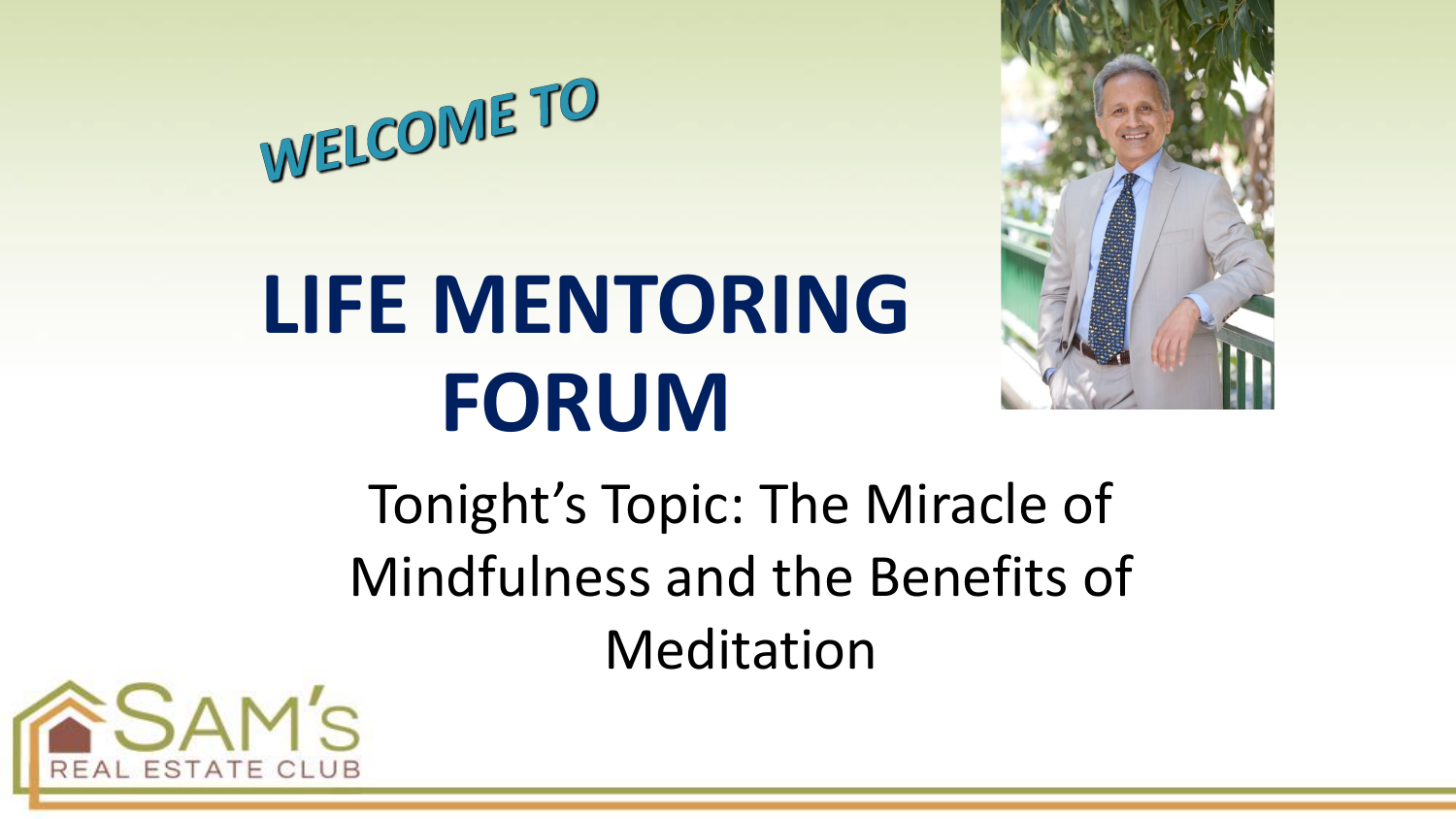#### **Sam's Real Estate Club Life Mentoring Forum**

Sam Sadat: Founder, Mentor, Investor, Broker, Private Lender Alma Mater: UT Austin, Physics/Engineering CA BRE # 00832641 NMLS #313912 Tel: 800-998-9930 www.samsREclub.com email: sam@samsadat.com



copyright 2021 LifeMentor.com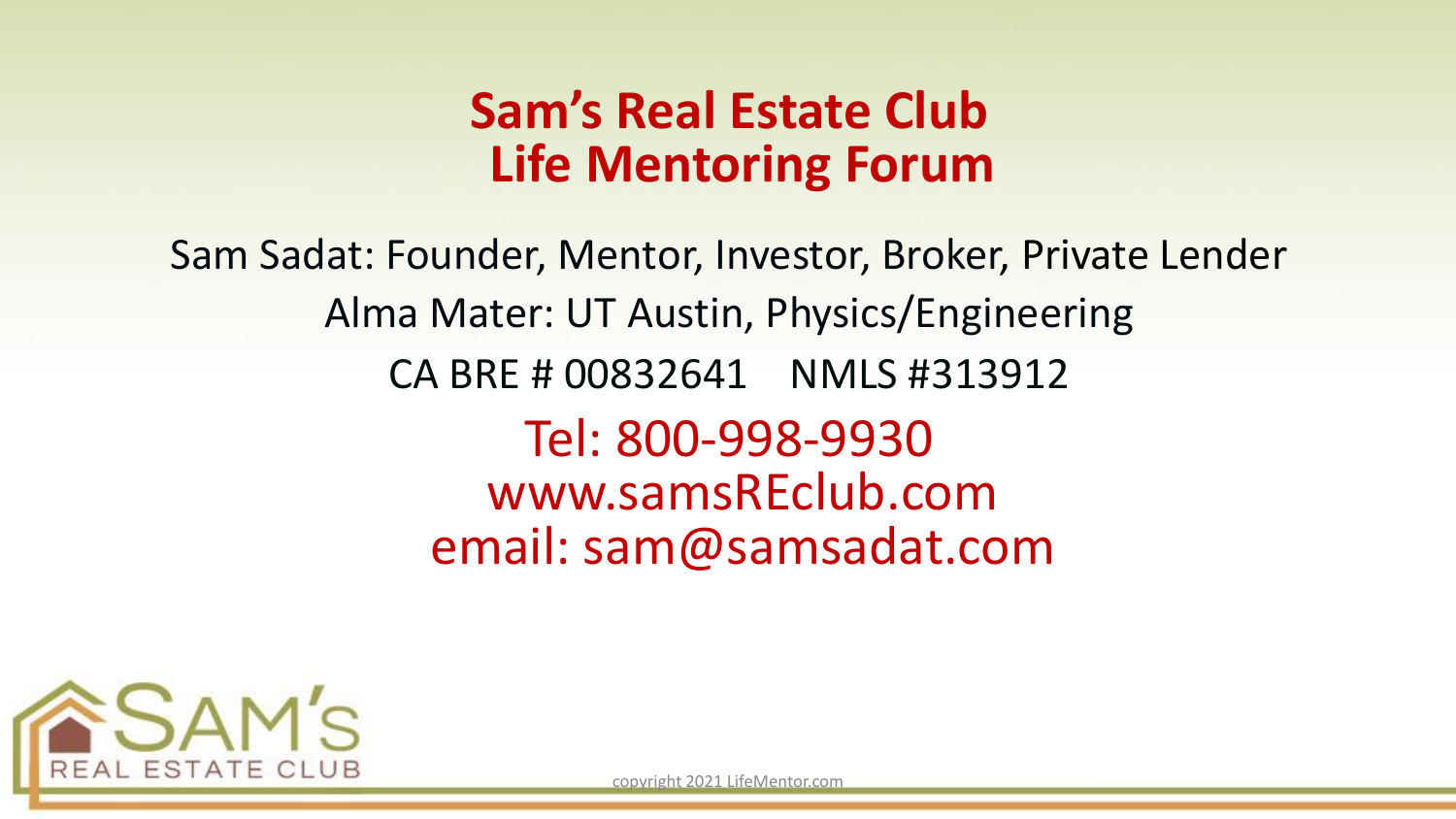#### What is Mindfulness?

- Mindfulness has a profound relevance for our present day lives.
- Mindfulness has everything to do with waking up and living in harmony with oneself and with the world.
- Mindfulness has to do with examining who we are, with questioning our view of the world, and our place in it, and with cultivating some appreciation for the fullness of each moment we are alive.
- Most of all it has to do with being in touch.

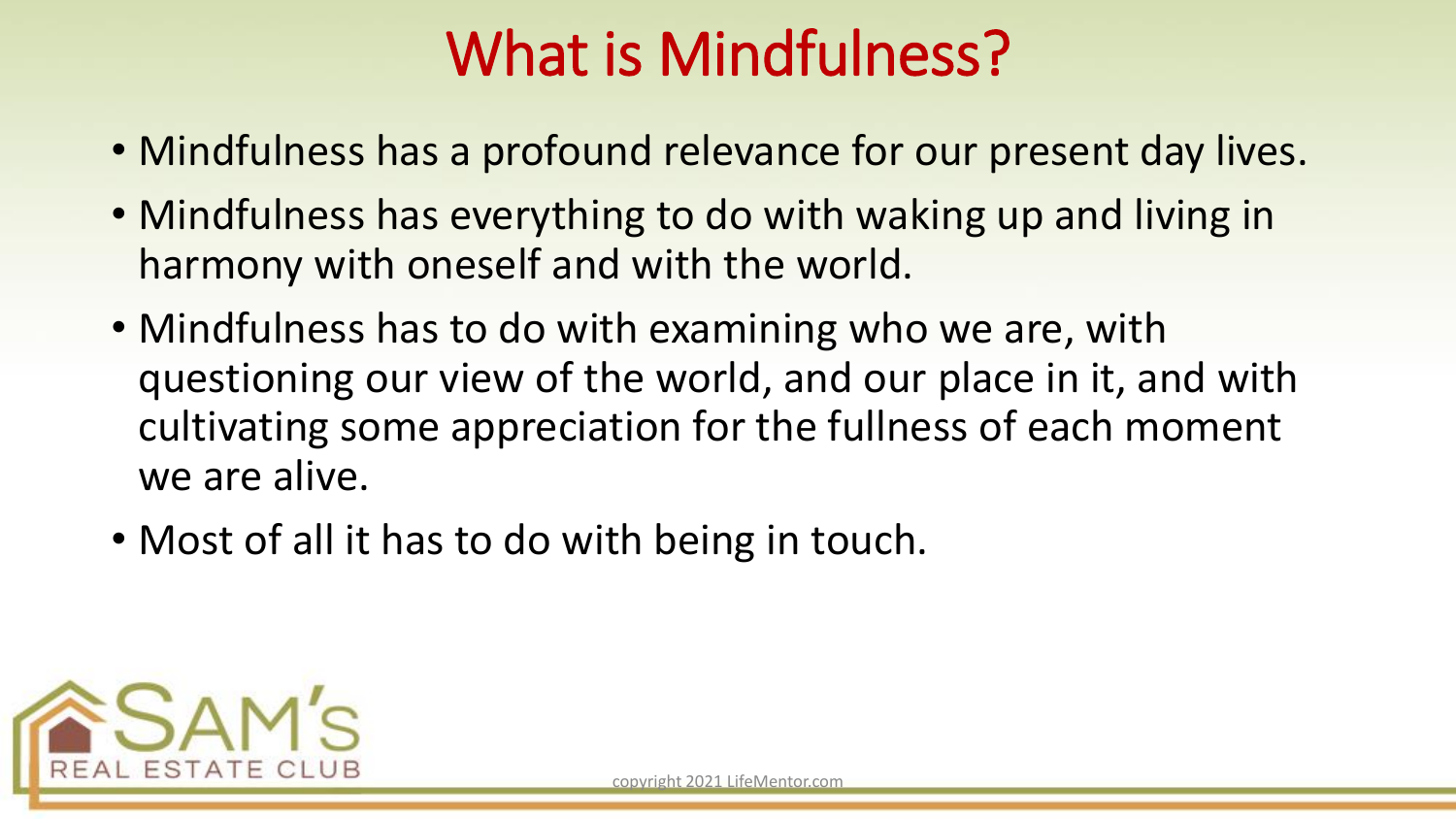#### What is Mindfulness?

- Our ordinary waking state of consciousness is seen as being severely limited and limiting, resembling in many respects an extended dream rather than wakefulness.
- The habit of ignoring our present moments in favor of others yet to come leads directly to a pervasive lack of awareness of the web of life in which we are embedded. This includes a lack of awareness and understanding of our own mind and how it influences our perceptions and our actions.
- Mindfulness means paying attention in a particular way: on purpose, in the present moment, and nonjudgmentally.

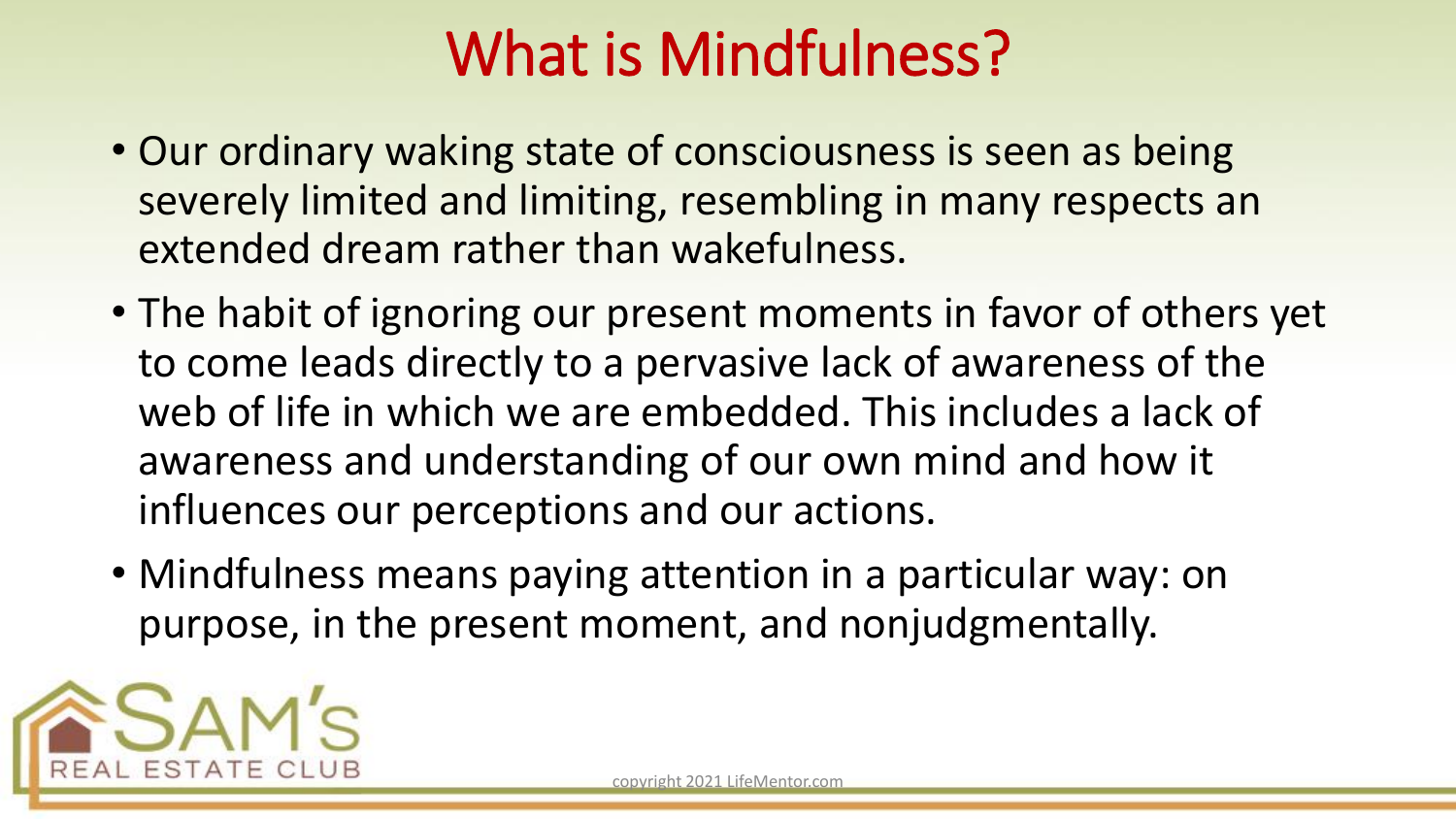#### What is Mindfulness?

- This kind of attention nurtures greater awareness, clarity, and acceptance of present moment reality.
- It wakes us up to the fact that our lives unfold only in moments.
- If we are not fully present for many of those moments, we may not only miss what is most valuable in our lives, but also fail to realize the richness and the depth of our possibilities for growth and transformation.
- A diminished awareness of the present moment inevitably creates other problems for us as well through our unconscious and automatic actions and behaviors, often driven by deepest fears and insecurities.

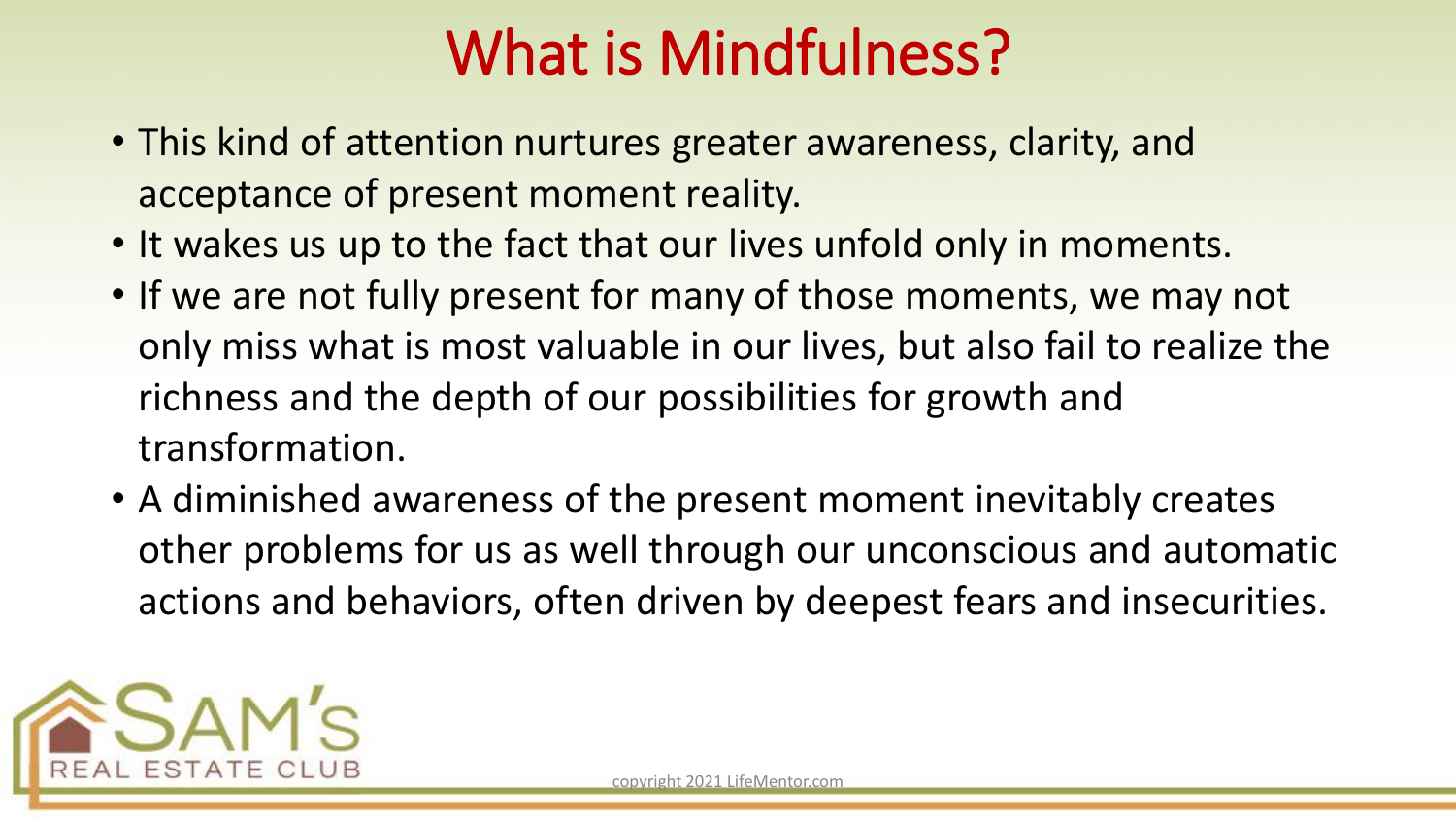### Mindfulness is Simple but Not Easy

- While it may be simple to practice mindfulness, it is not necessarily easy. Mindfulness requires effort and discipline for the simple reason that the forces that work against our being mindful, namely, our habitual unawareness and automaticity, are exceedingly tenacious.
- We tend to be particularly unaware that we are thinking virtually all the time. The incessant stream of thoughts flowing through our minds leaves us very little respite from inner quiet.
- We get caught up in the torrent and it winds up submerging our lives as it carries us to places we may not wish to go and may not even realize we are headed for.
- Meditation means learning how to get out of this current, sit by its bank and listen to it, learn from it, and then use its energies to guide us rather than tyrannize us. More on how to quiet our minds later.

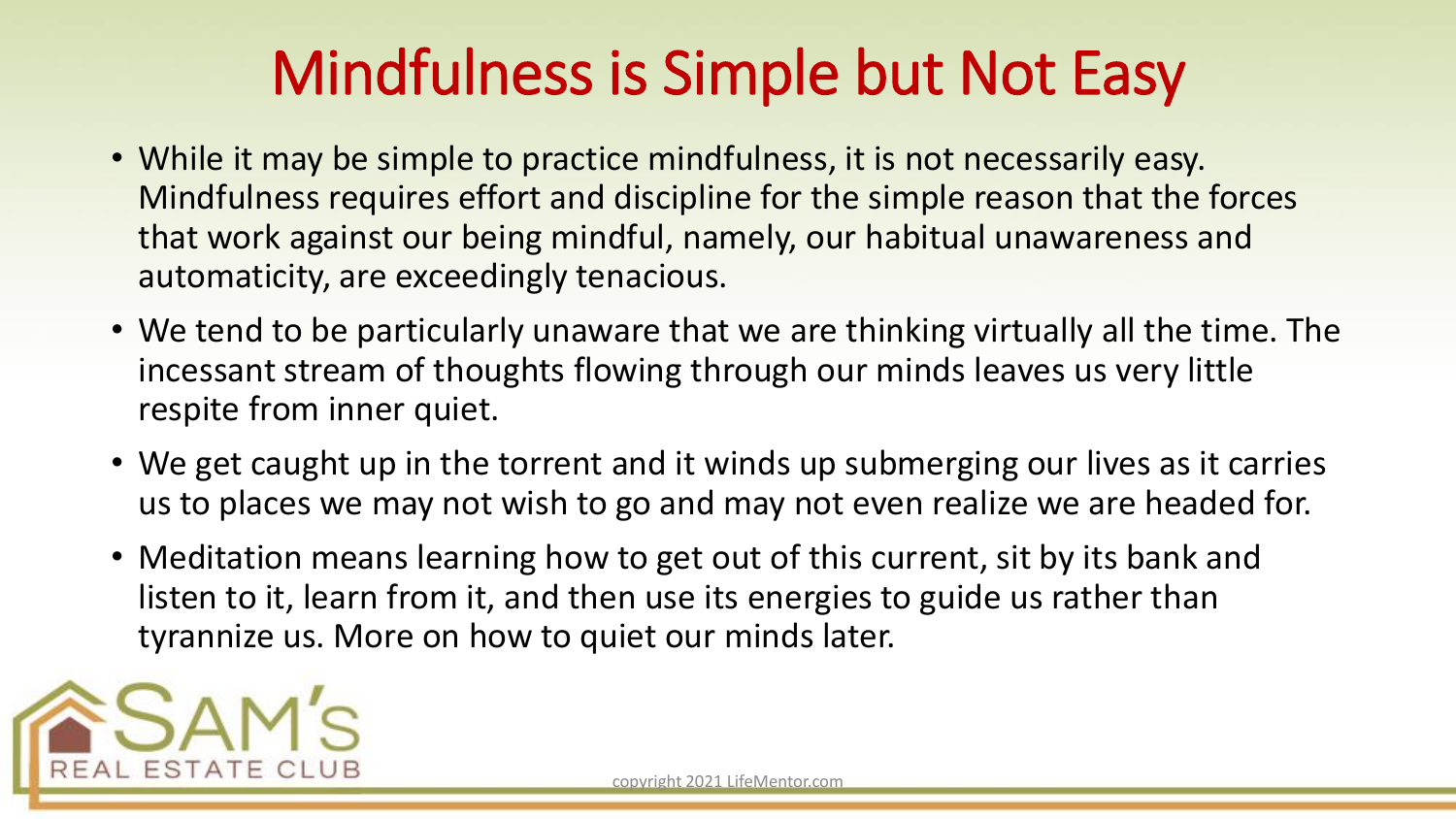#### Self Observation is Key

- By being with yourself….by watching yourself in your daily life with alert interest, with the intention to understand rather than to judge, in full acceptance of whatever may emerge, because it is there, you encourage the deep to come to the surface and enrich your life and consciousness with its captive energies.
- This is the great work of awareness; it removes obstacles and releases energies by understanding the nature of life and mind. Intelligence is the door to freedom and alert attention is the mother of intelligence.
- Try asking yourself in this moment, "Am I awake now?", "Where is my mind right now?".

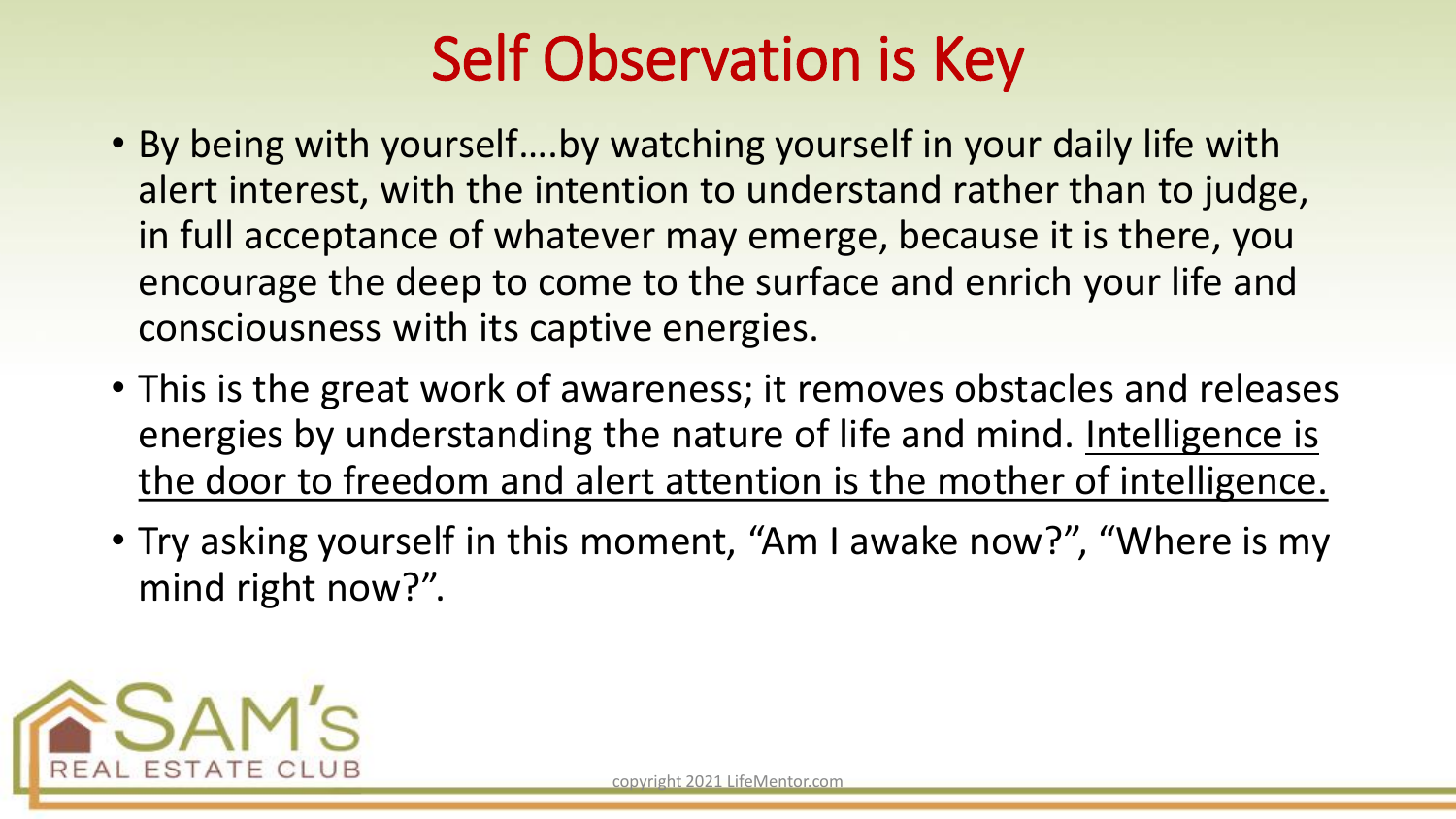#### How to Meditate

- Sit up straight with your back erect. Open posture. No crossing legs, arms. Take glasses off. Close your eyes.
- Breath deeply a few times. Put your attention on the feeling of your breath going in and out. Now breathe normally but keep your attention on the feeling of your breath.
- Whenever your monkey mind interferes, don't resist, put your attention back on the feeling of the breath. Monkey mind cannot function if your attention is on your breath.

Bonus: To go deeper in mediation, put your gaze on the third eye.

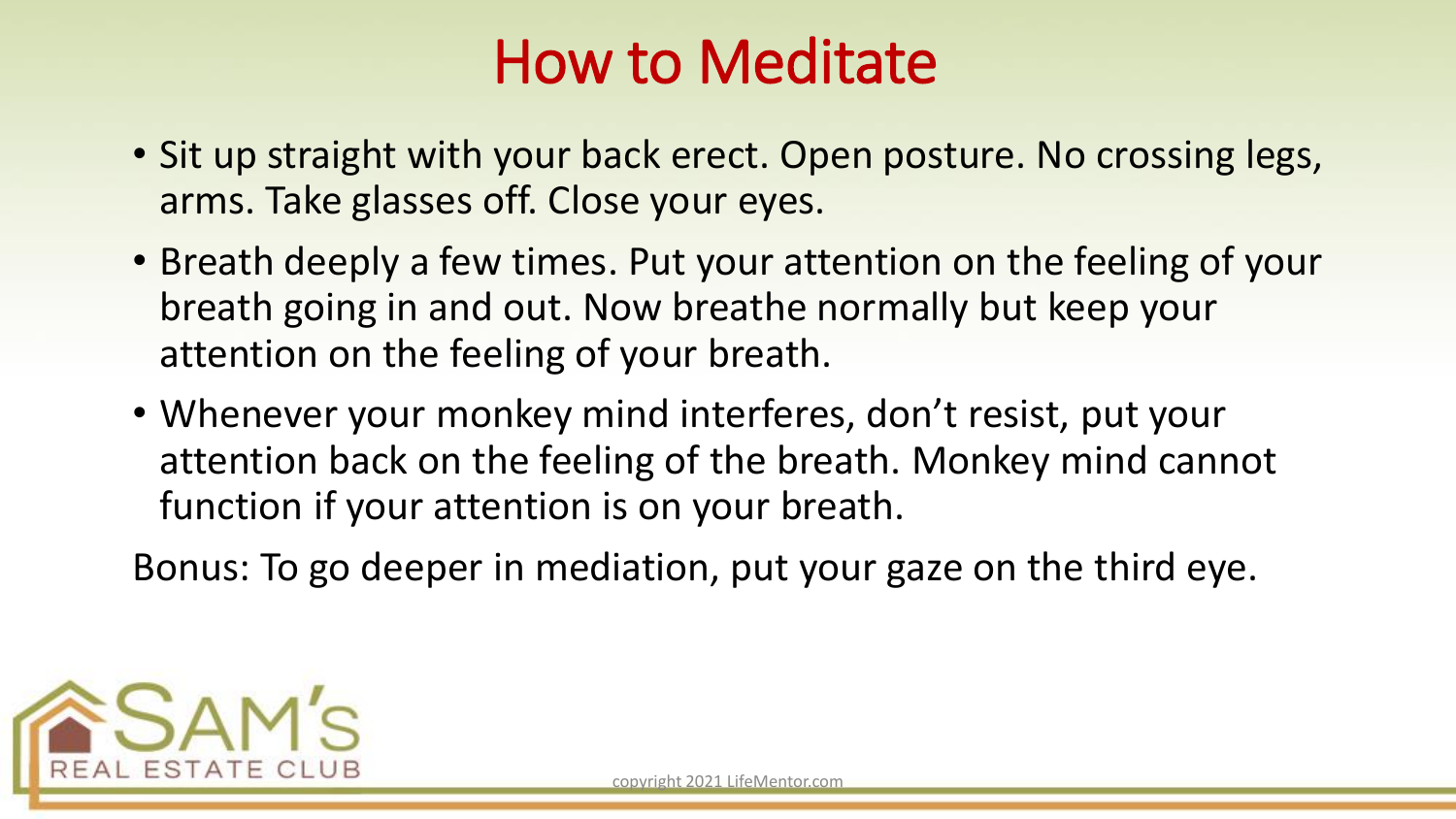#### Monkey Mind: Barrier to Effective Meditation

- It means "unsettled; restless; capricious; whimsical; fanciful; inconstant; confused; indecisive; uncontrollable".
- The term "**monkey mind**." The "**monkey**" refers to how our primate relatives were able to swing from one branch to another with awe-inspiring skills. Similarly, our **minds** bounce from one idea to another, but rather than inspire awe, the activity often fills us with anxiety.
- Our objective in meditation is to attain mindfulness, so we can have peace, improve our health and alertness, and live happy lives.